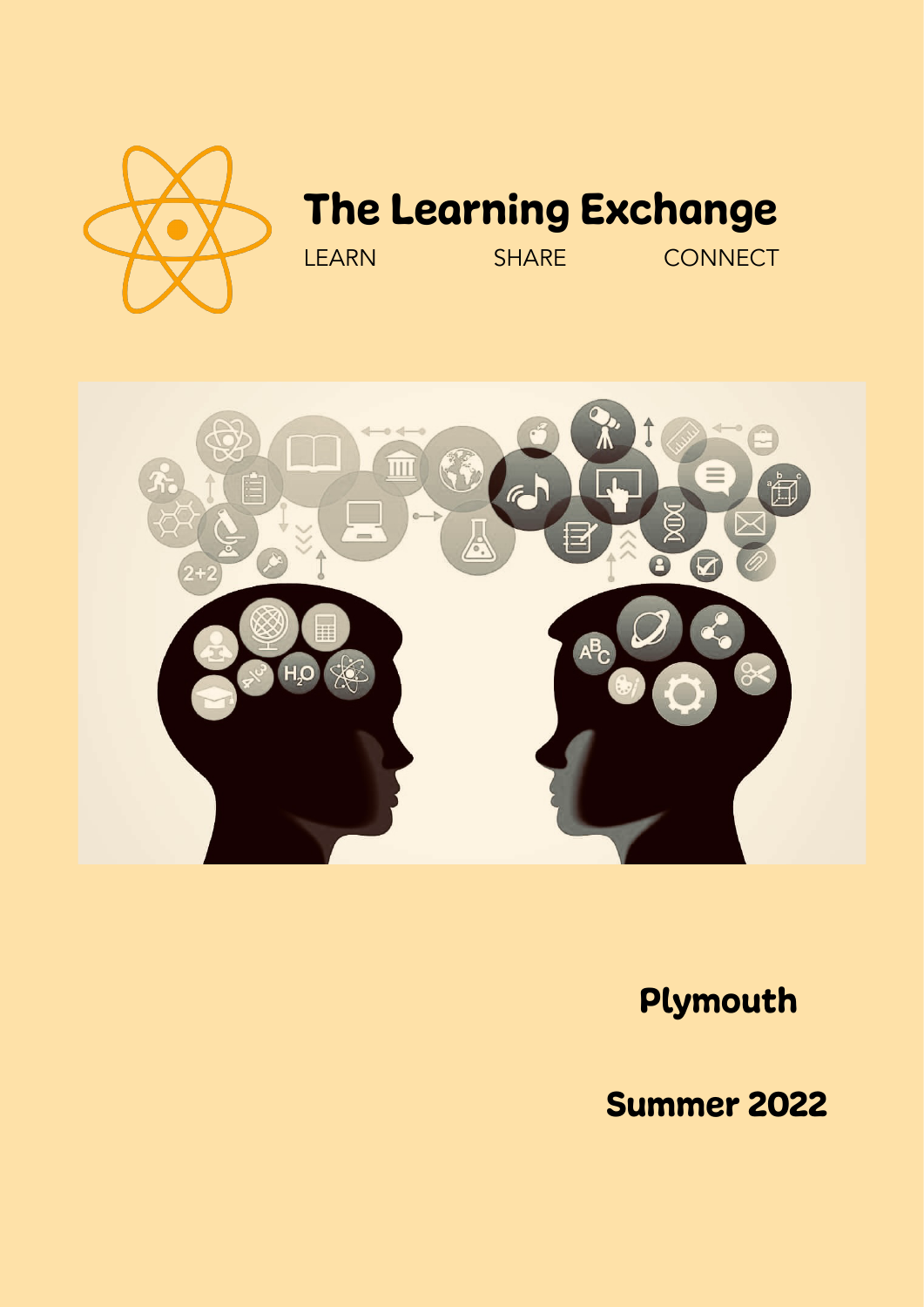

**The Learning Exchange** SHARE **CONNECT LEARN** 

Welcome to The Learning Exchange!

We believe that everyone experiences a sense of personal growth and improved wellbeing through learning, and our purpose is to provide an enjoyable learning experience for every person who attends our courses.

As you will see, there are a wide range of subjects available for you to try, and we hope that you will be inspired to come along and take part. But if there are other subjects and courses that you would like to see being offered, please let us know and we'll try to offer them in future terms.

Please do also let us know if you have any specific requirements such as wheelchair access, or information provided in alternative formats etc. We will do our best to fulfil your requirements and enable you to fully participate in our courses.

Thank you for your interest in our programme, and we hope that you enjoy learning with us.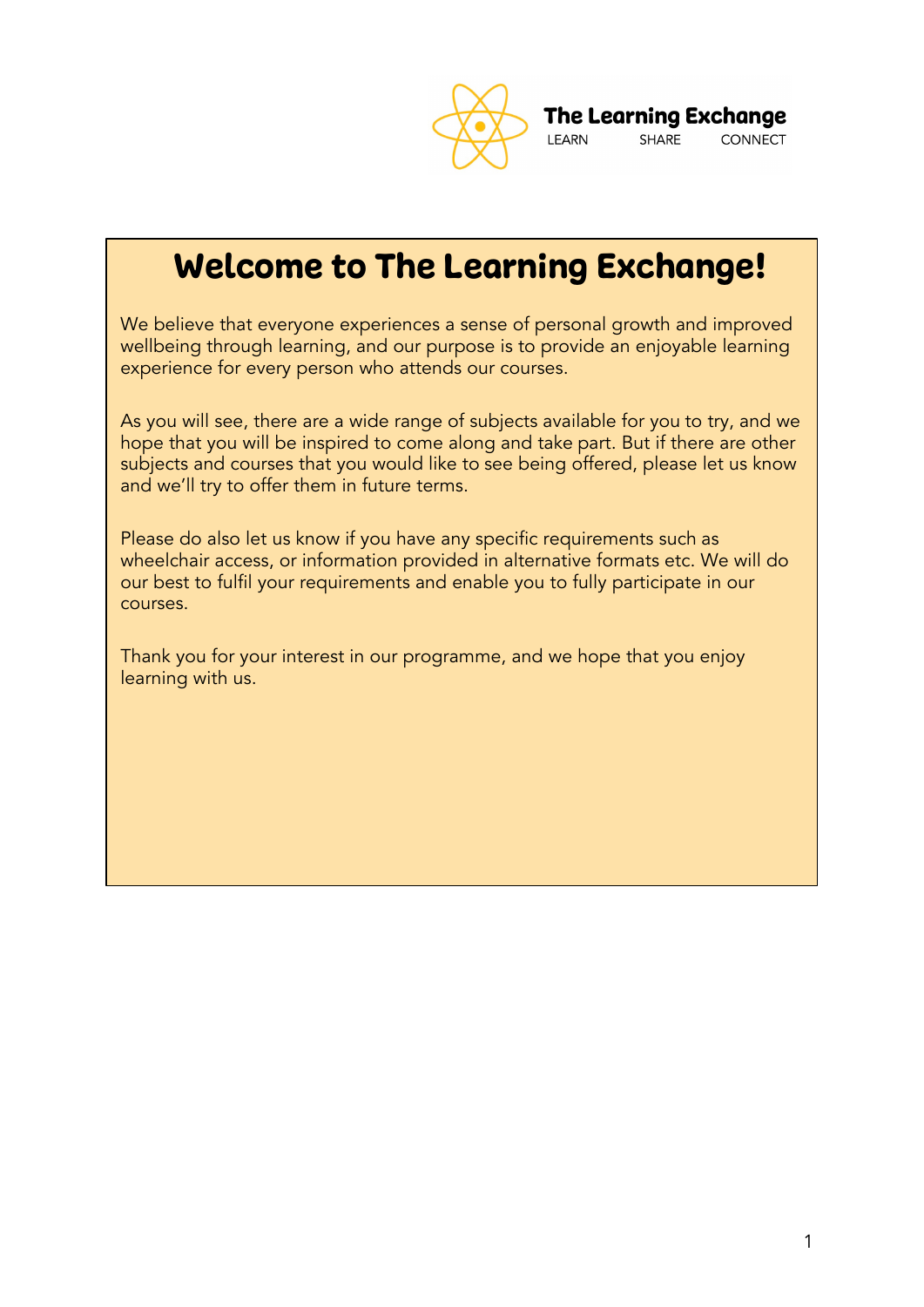

The Learning Exchange<br>LEARN SHARE CONNECT

 $\label{eq:2.1} \frac{1}{2} \sum_{i=1}^n \frac{1}{2} \sum_{j=1}^n \frac{1}{2} \sum_{j=1}^n \frac{1}{2} \sum_{j=1}^n \frac{1}{2} \sum_{j=1}^n \frac{1}{2} \sum_{j=1}^n \frac{1}{2} \sum_{j=1}^n \frac{1}{2} \sum_{j=1}^n \frac{1}{2} \sum_{j=1}^n \frac{1}{2} \sum_{j=1}^n \frac{1}{2} \sum_{j=1}^n \frac{1}{2} \sum_{j=1}^n \frac{1}{2} \sum_{j=1}^n \frac{$ 

## Contents:

| <b>Thinking about Thinking</b>                       | 3  |
|------------------------------------------------------|----|
| <b>Doing the Right Thing</b>                         | 4  |
| <b>Decision-making: Are we rational?</b>             | 5  |
| Decision-making in an uncertain world                | 6  |
| <b>Spoon Carving for Beginners</b>                   | 7  |
| <b>Guitar for Beginners</b>                          | 8  |
| <b>Still Life Orawing/Painting</b>                   | 9  |
| Becoming a tutor - how to prepare and run a Workshop | 10 |
| <b>Vegan Cooking on a Budget</b>                     | 11 |
| <b>Foraging Walk</b>                                 | 12 |
| <b>Spray-Art for Non-Artists</b>                     | 13 |
| <b>Course booking and contact information</b>        | 14 |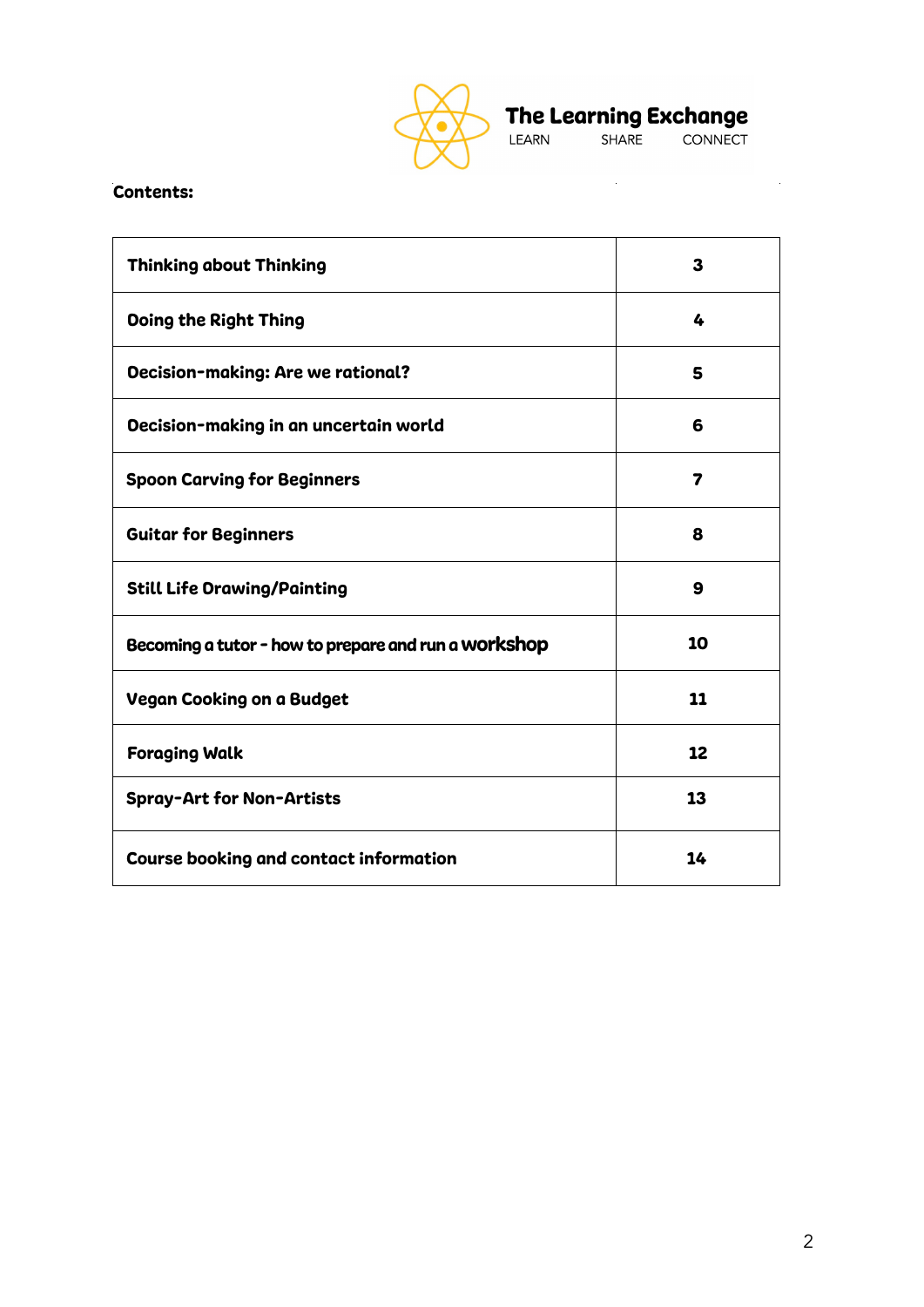

## Thinking about Thinking

Lead Tutor: Stuart Bakewell

Dates/Times: 19/07/22 2.30pm – 5.30pm

Location: Shekinah Mission, Bath Street, 1<sup>st</sup> floor classroom

Course Overview:

'Thinking is common to all' - Heraclitus

We all do it; but what exactly is thinking? This three-hour course introduces some of the major philosophical ideas that try to answer these questions.

The emphasis is on making philosophy accessible, interactive, useful and fun.

## Teaching and Learning Approaches:

Talk and workshop format.

## Assessment:

There is no formal assessment although we welcome feedback about the course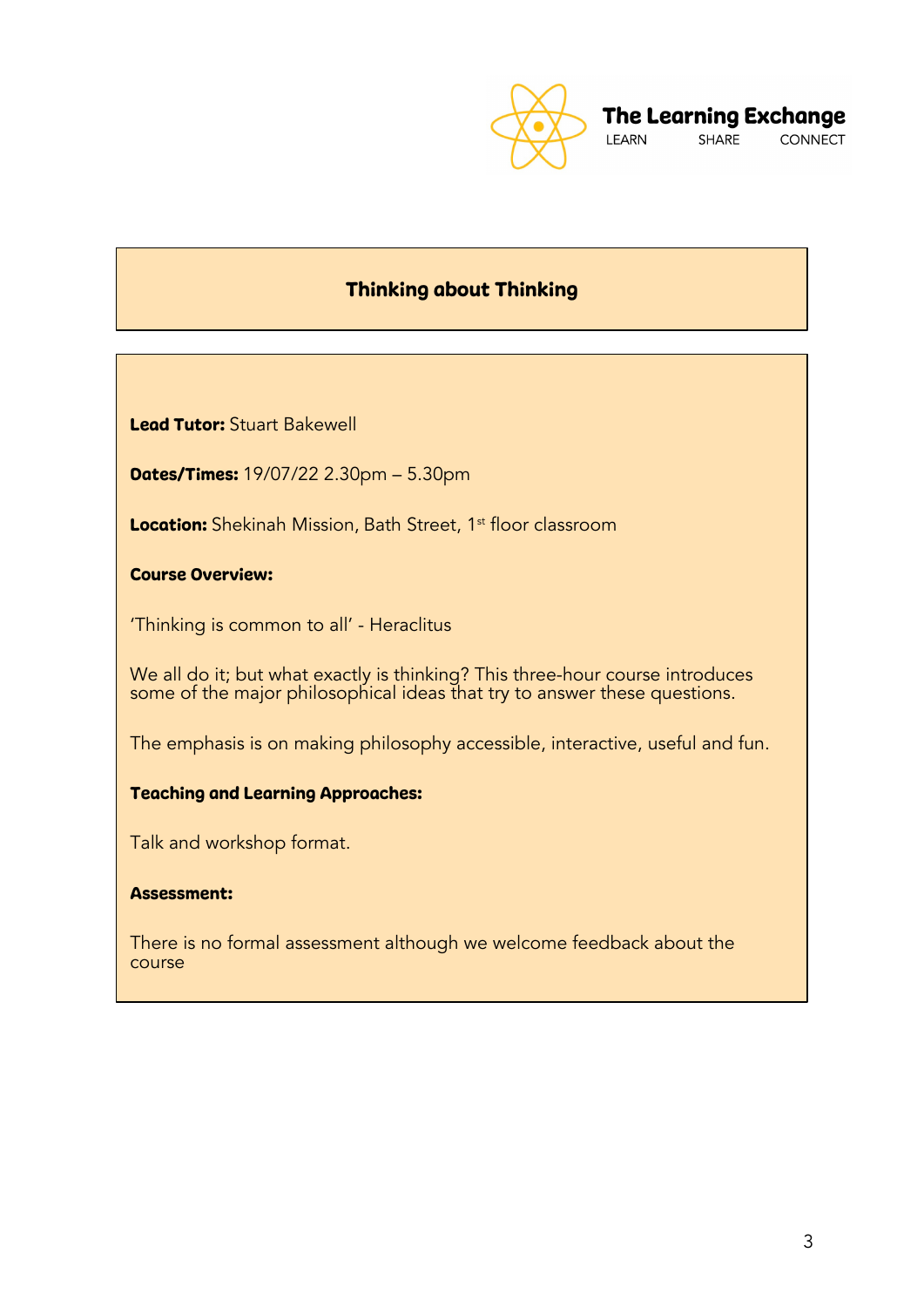

## Doing the Right Thing

Lead Tutor: Stuart Bakewell

Dates/Times: 26/07/22 2.30pm – 5.30pm

Location: Shekinah, Bath Street, 1<sup>st</sup> floor classroom

Course Overview:

When confronted by a choice, is there a 'right' thing to do, and how do we know what that might be? Ought we do anything more than please ourselves? Do we owe any consideration to others? And if so, why?

This short course sets out to consider these questions in more detail and introduce some ways we might think about these problems.

## Teaching and Learning Approaches:

Talk and workshop format.

#### Assessment:

There is no formal assessment although we welcome feedback about the course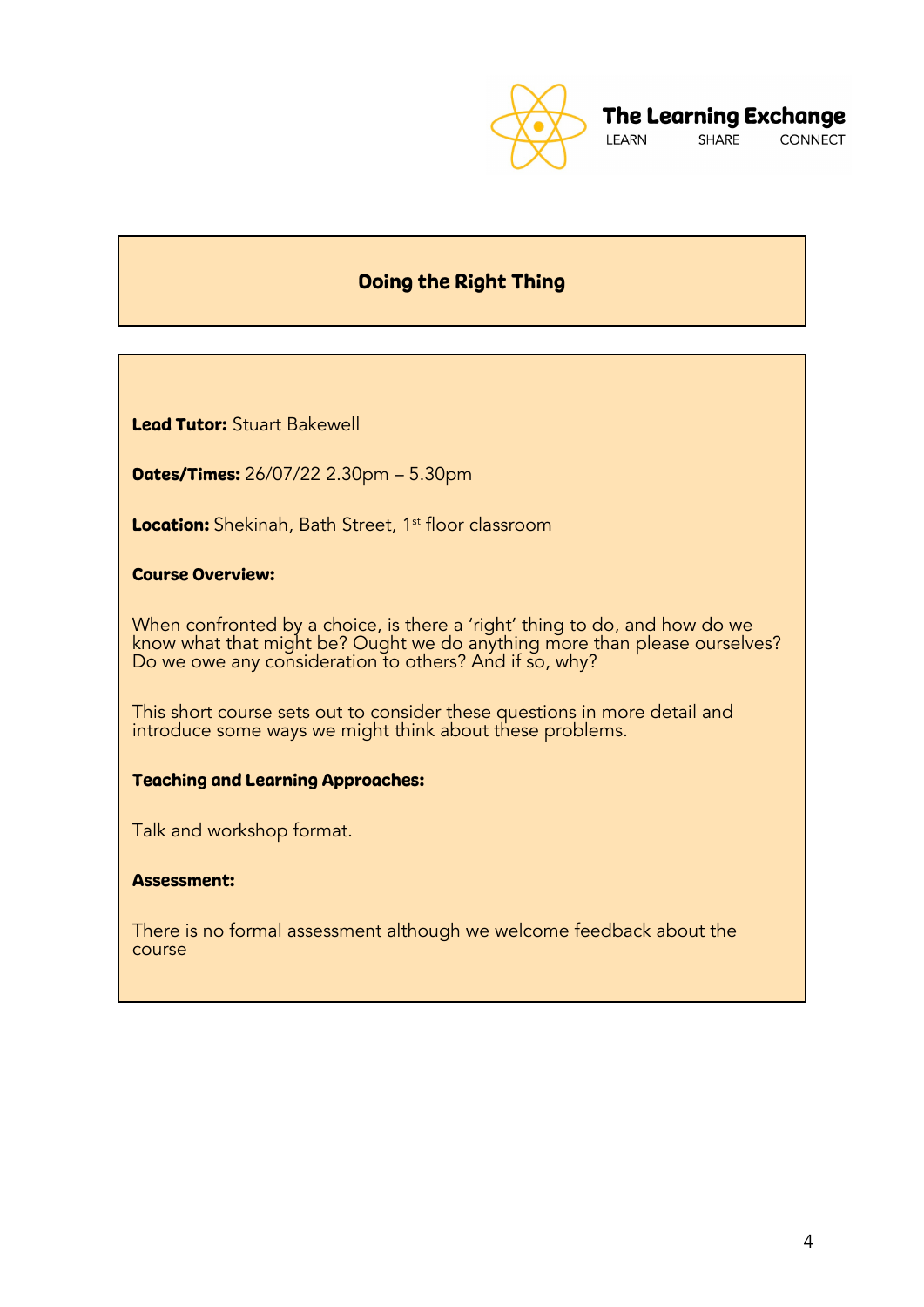

## Decision-making: Are we rational?

Lead Tutor: Anne Paess

Dates/Times: 02/08/22, 2.30 -5.30pm

Location: Shekinah, Bath Street, 1<sup>st</sup> floor classroom

### Course Overview:

What is a rational decision? Do we actually behave that way? This three-hour course introduces some ideas from game theory and behavioural economics. The aim is to equip learners with useful language, tools, and awareness relevant to decision-making.

### Teaching and Learning Approaches:

Workshop and group discussion

### Assessment:

No formal assessment but we welcome feedback about the course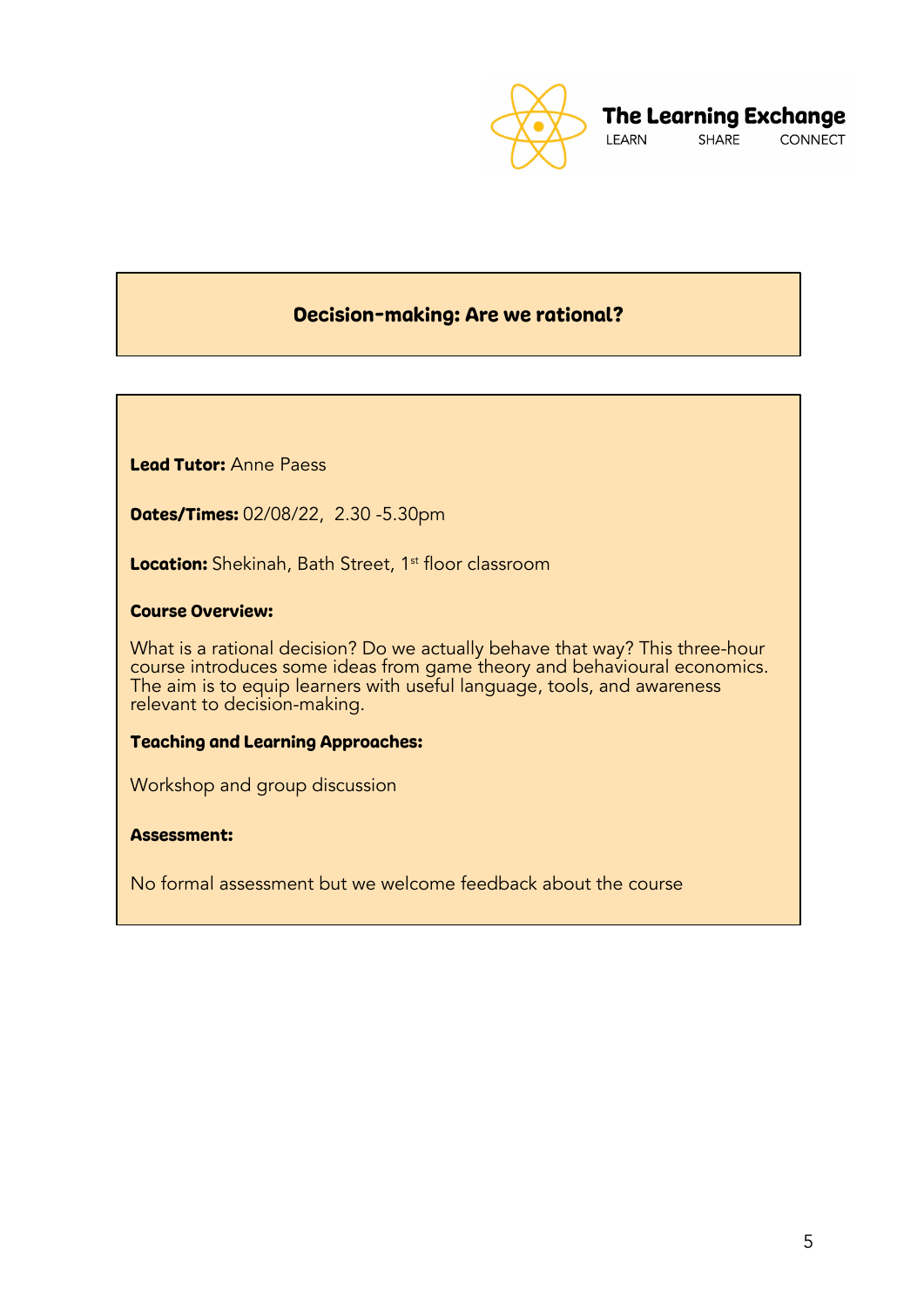

## Decision-making in an uncertain world

Lead Tutor: Anna Paess

Dates/Times: 09/08/22 2.30pm - 5pm

Location: Shekinah, Bath Street, 1st floor classroom

### Course Overview:

How is risk different to uncertainty? What is a black swan event? What is 'genuine uncertainty' and what can we do about it? This three-hour course introduces some ideas from game theory and behavioural economics. The aim is to equip learners with useful language, tools, and awareness relevant to risk and uncertainty.

#### Teaching and Learning Approaches:

Workshop and group discussion

## Assessment:

No formal assessment but we welcome feedback about the course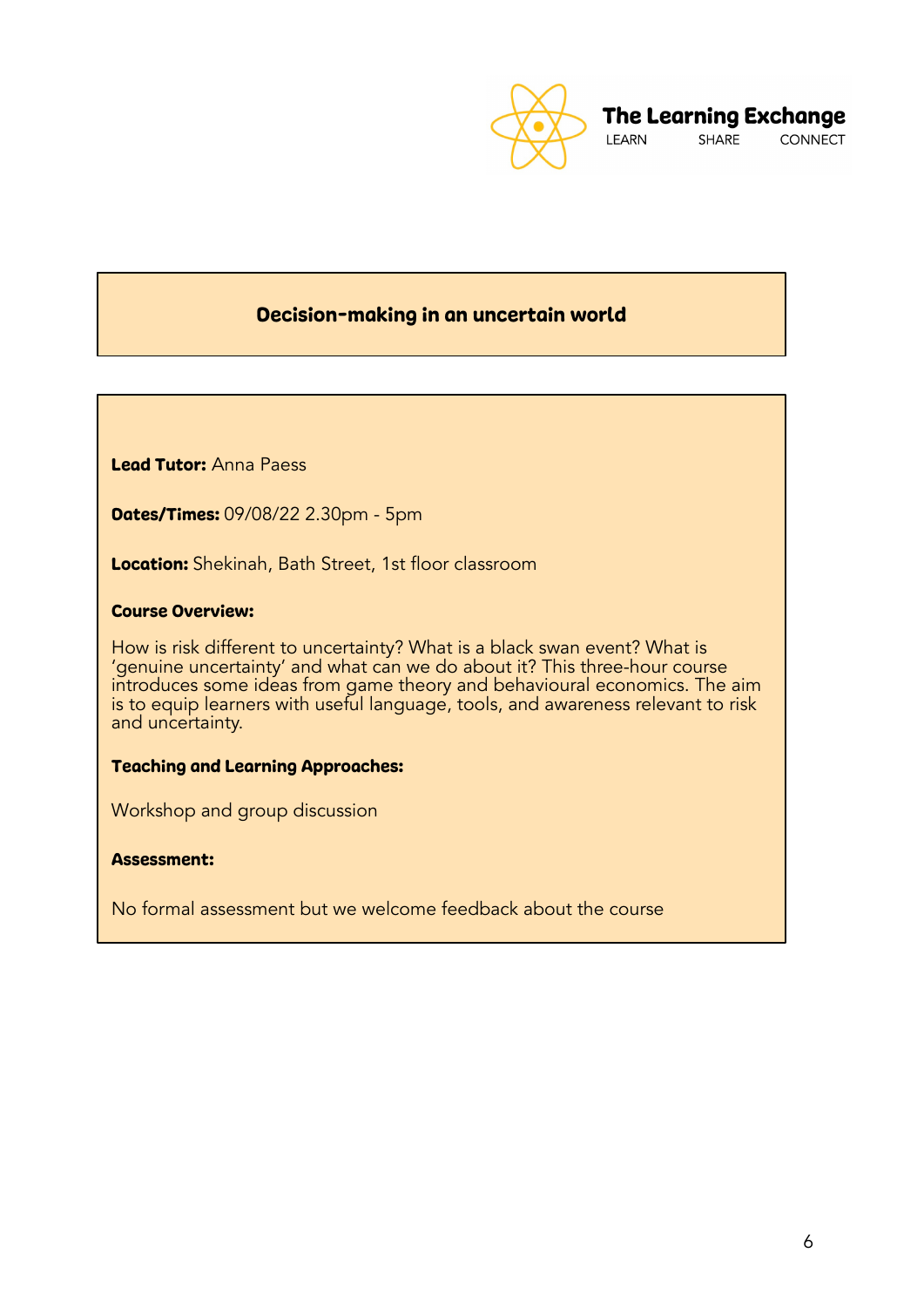

## Spoon Carving for Beginners

Lead Tutor: John Hamblin

Dates/Times: 27/07/22 + 03/08/22 + 10/08/22 2pm - 5pm

**Location: Hamoaze House, Gardens** 

#### Course Overview:

Session 1. Introduction to safely using an axe to produce a billet ready for carving a spoon.

Session 2. Introduction to safely using a knife to carve a spoon from a pre prepared billet.

Session 3. Introduction to finishing and oiling your spoon.

## Teaching and Learning Approaches:

The course will be a series of sessions, each building on the previous one.

#### Assessment:

No final assessment. At the end of the last session, you will hopefully have a spoon you can take home and enjoy.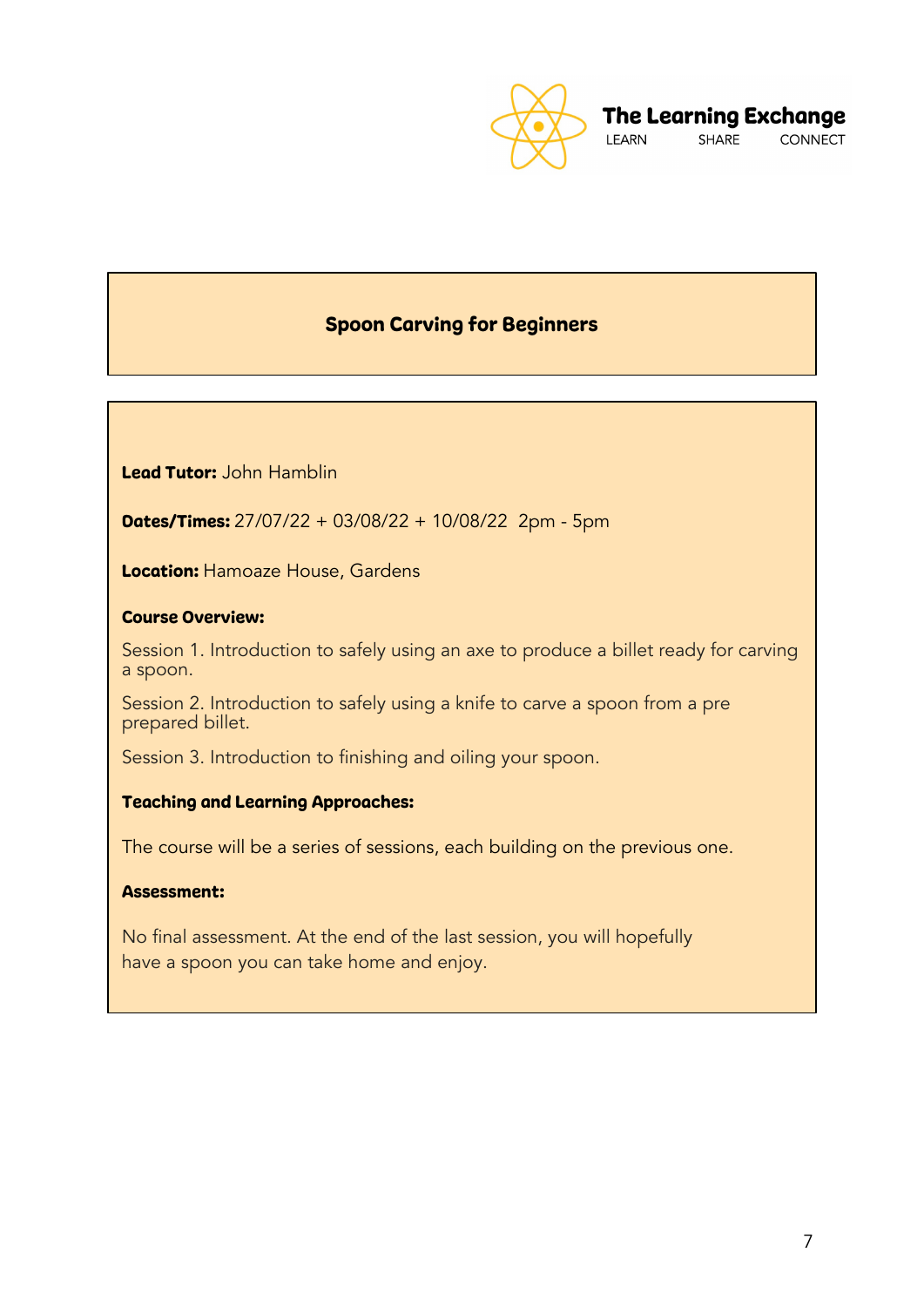

## Guitar for Beginners

Lead Tutor: Dagmar Schwitzgebel

**Dates/Times:** Wednesdays, 2.30 - 3.30pm (weekly from 6<sup>th</sup> of July until 24<sup>th</sup> August)

Location: Shekinah, Bath Street, Ground Floor

## Course Overview:

In this course you will learn several chords and strumming techniques. Also, tuning a guitar, care and maintenance.

You will find a new way of expression, improve your eye-hand coordination and listening skills, and enter the community of musicians.

## Teaching and Learning Approaches:

A weekly group session; individual practice required in between each session. Guitars will be supplied if needed.

#### Assessment:

None. Presentation of learning outcomes encouraged, but not mandatory.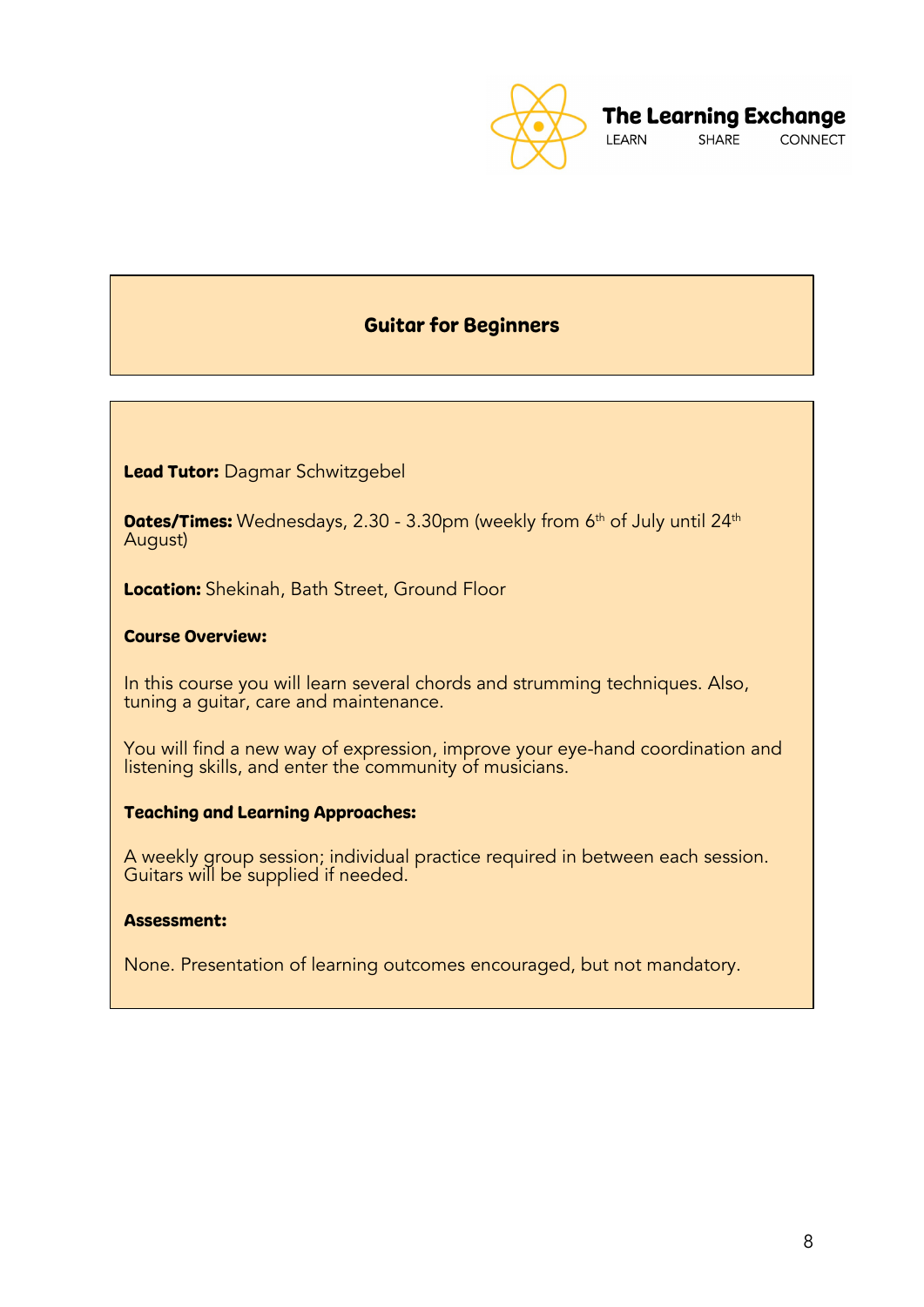![](_page_9_Picture_0.jpeg)

## Still Life Drawing/Painting

Lead Tutor: Dagmar Schwitzgebel

**Dates/Times:** Mondays, 4 - 6pm (weekly from 4th July until 22nd August)

Location: Shekinah, Bath Street, Ground Floor

## Course Overview:

We will draw objects that are arranged in a specific way. In this course you will be able to explore mediums like charcoal, pencils and paint.

## Teaching and Learning Approaches:

You will learn about composition, measuring, light and shades, and reflect on your work and the work of your peers in each session.

## Assessment:

No formal assessment, as beauty is in the eye of the beholder.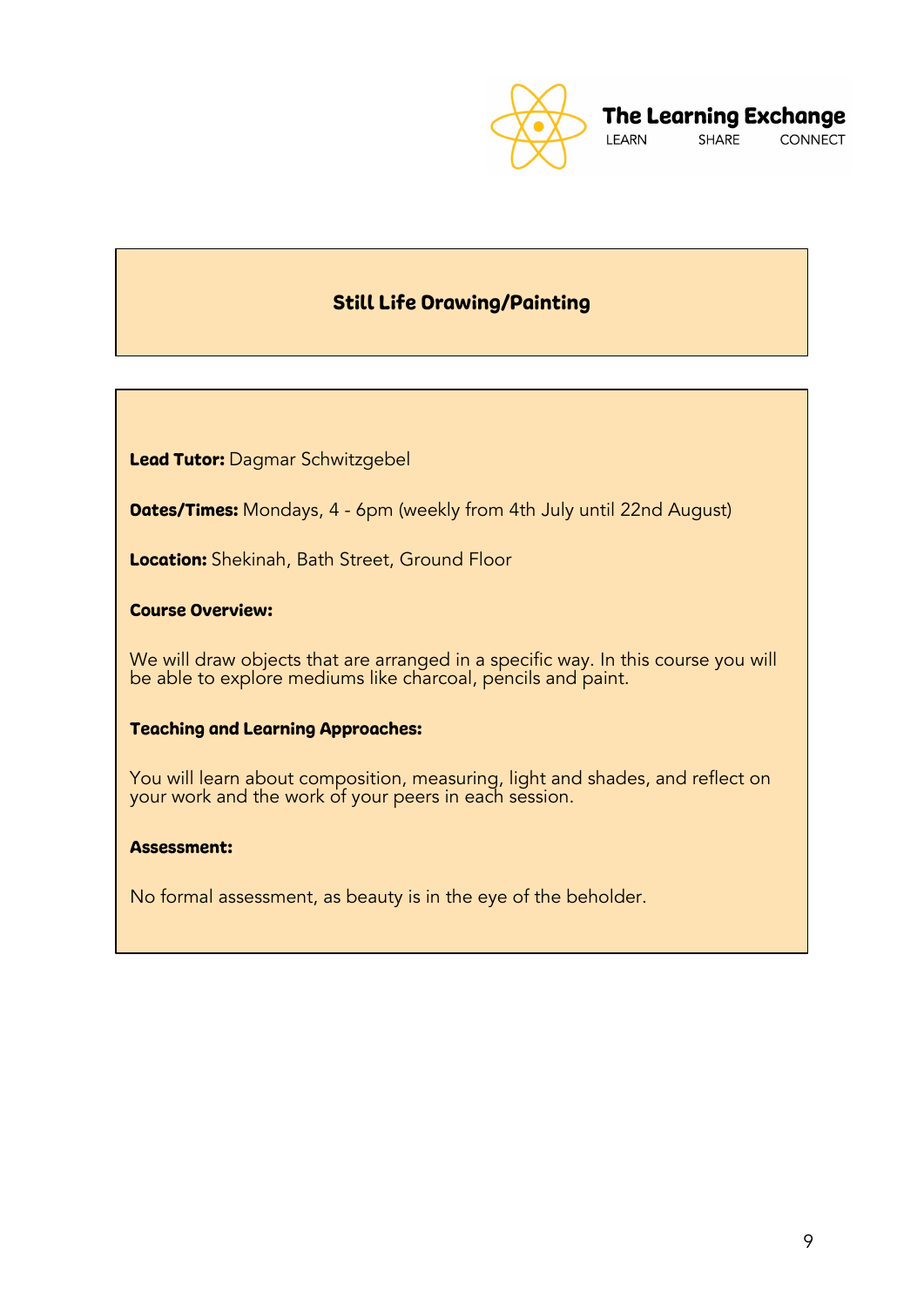![](_page_10_Picture_0.jpeg)

## Becoming <sup>a</sup> tutor - how to prepare and run <sup>a</sup> workshop

LeadTutor: Learning Exchange staff

**Date/Time:**  $28^{th}$  July,  $2:30 - 5:30$ 

**Location:** Endeavour House

## Course Overview:

Are you interested in joining our group of workshop facilitators but feel unsure about how to develop and deliver your course? Don't worry - we can help.

This workshop will provide you with the essential basics to become a tutor in the Learning Exchange.

#### Teaching and Learning Approaches:

Talk and workshop format.

#### Assessment:

There is no formal assessment although we welcome feedback about the course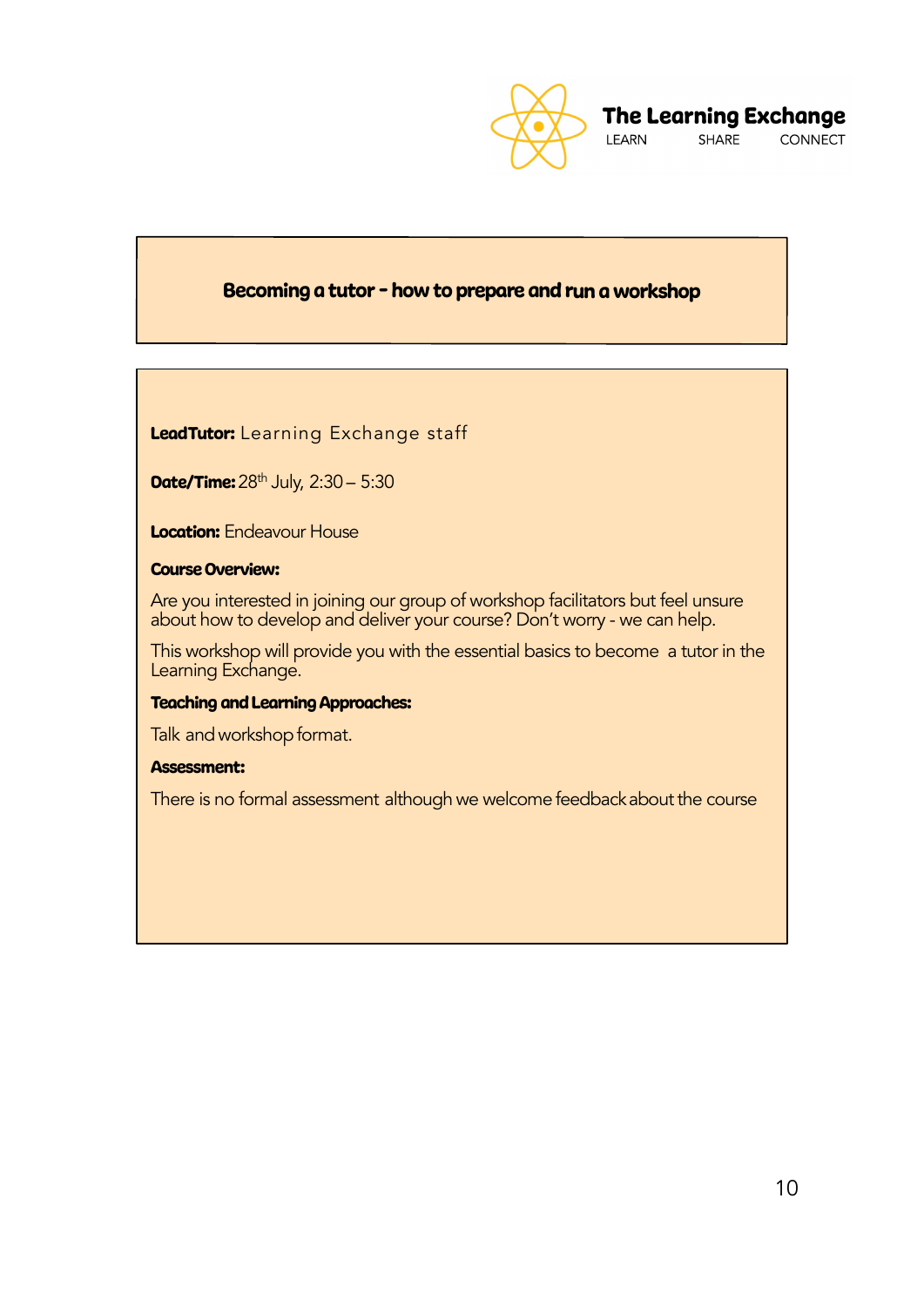![](_page_11_Picture_0.jpeg)

## Vegan Cooking on a Budget

Lead Tutor: Amanda Sherriff

**Dates/Times:** Wednesdays 4pm - 6pm. Starting on 6<sup>th</sup> July.

Location: Shekinah, Bath Street, Kitchen

## Course Overview:

Cheap and delicious vegan cooking isn't all fake meats and processed coconut cheeses, it's curries, chillis, wonderful colourful stir fries, roasts, pasta bakes and delicious pancakes.

I will start with a simple potato and kale curry, an easy one pot dish that will delight your friends and family alike. I would also like to show you a lentil dal with rice, another quick easy supper.

If you are vegan, a meat eater wanting to mix it up a little or just someone that would like to try cooking easy delicious food on a budget then this is the course for you.

#### Teaching and Learning Approaches:

Practical demonstration and having a go.

### Assessment:

It's all about the taste!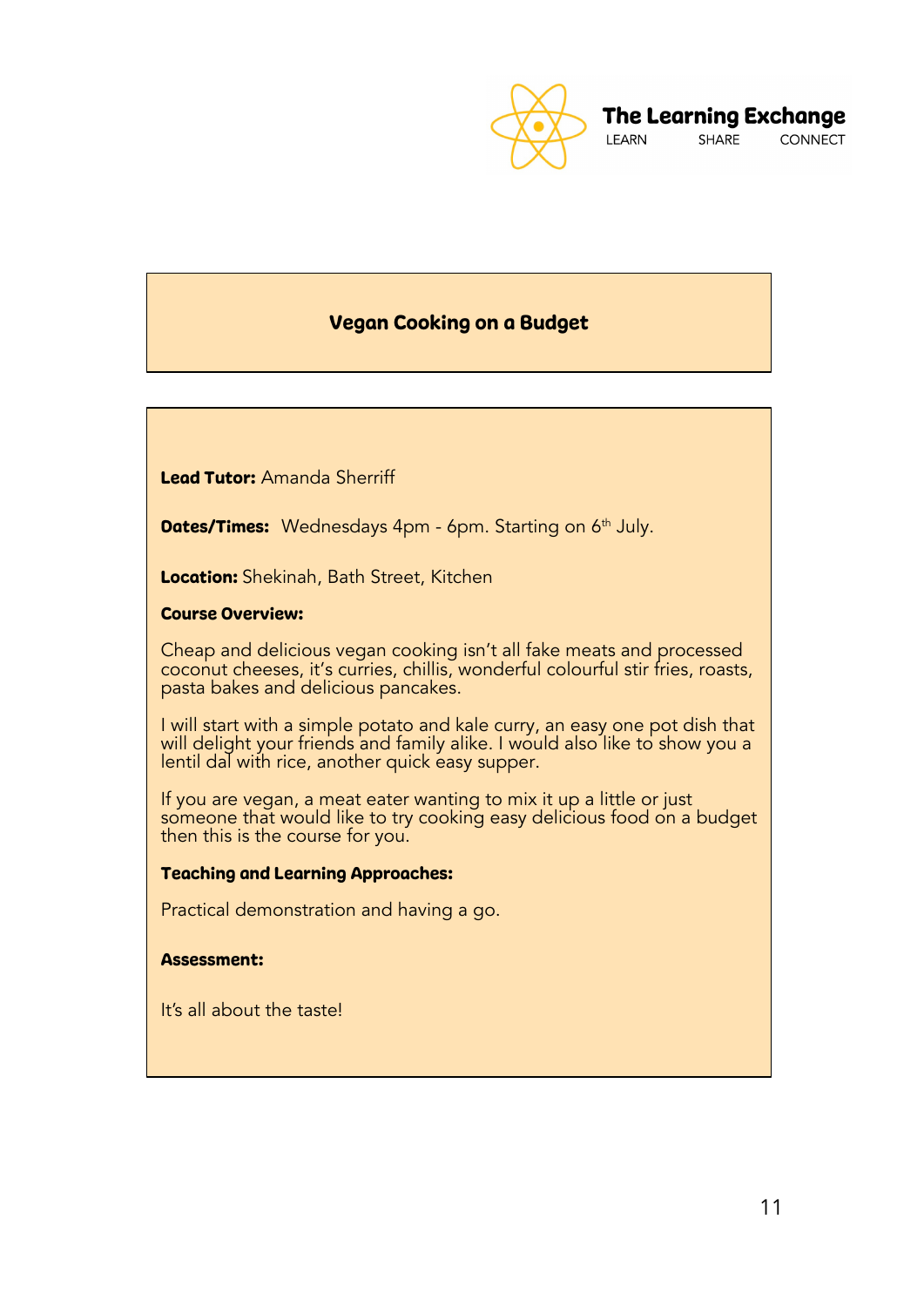![](_page_12_Picture_0.jpeg)

## Foraging Walk

Lead Tutor: Tess Wilmot

Dates/Times: Thursday 18<sup>th</sup> August, 2 - 4pm

**Location:** Meet at Devil's Point Carpark

Course Overview:

A gentle walk connecting with nature and discovering a wide range of interesting plants growing and their different uses.

Learn what is in season and how to identify and harvest wild food safely.

## Teaching and Learning Approaches:

Demonstration, discussion and tasting.

## Assessment:

There is no assessment for this course but we welcome feedback.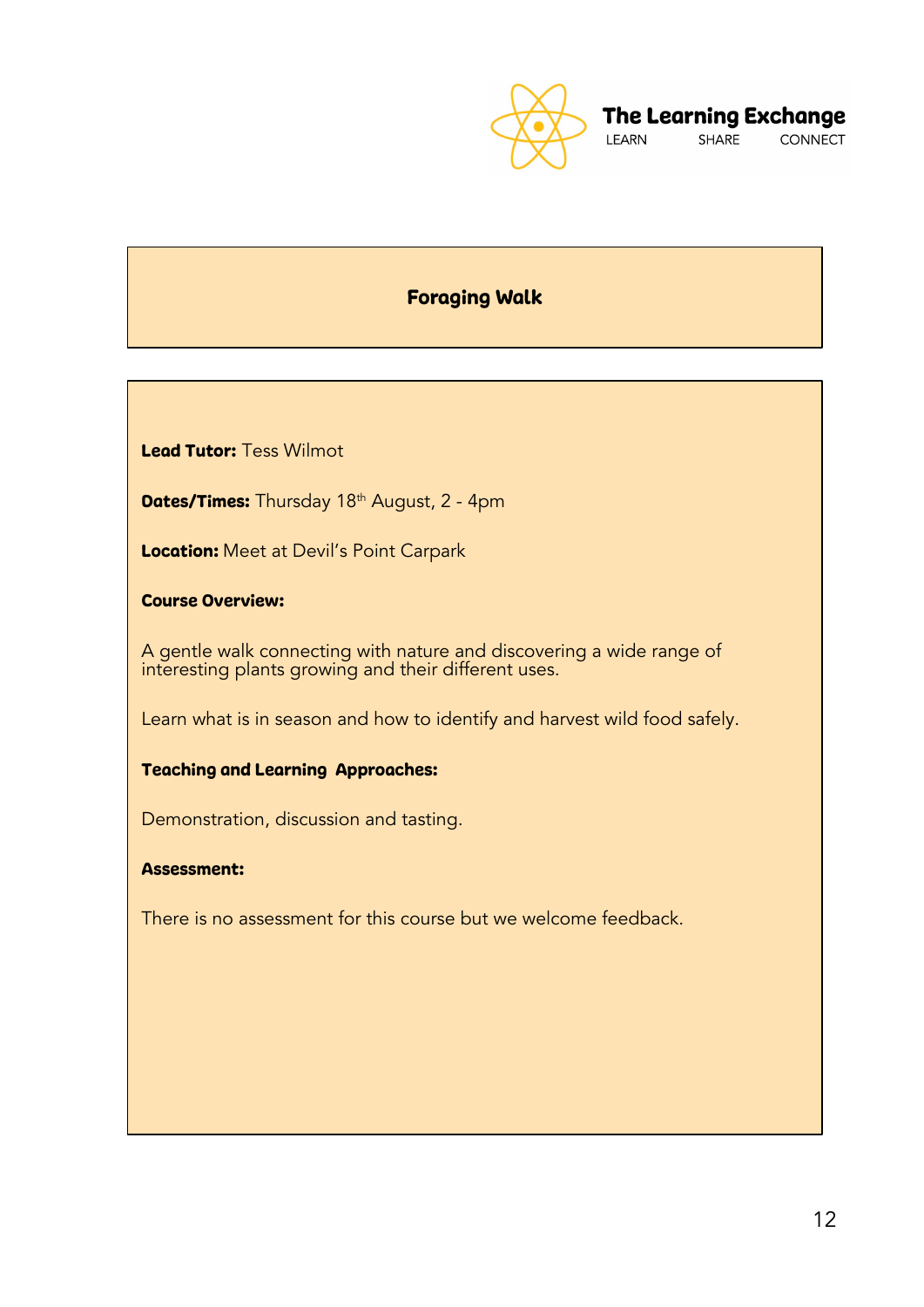![](_page_13_Picture_0.jpeg)

## **The Learning Exchange**

SHARE **CONNECT** 

## Spray-Art for Non-Artists

Lead Tutor: Stuart Francis-Dubois

**Dates/Times:** 4th August, 10-12pm

Location: To be confirmed

Course Overview:

Create your own artwork with a spray paint picture. The session will use spray paints, masking tape and stencils to create a unique artwork. No artistic experience required. This is an ideal opportunity to release your artistic side, even if you don't think that you have one.

## Teaching and Learning Approaches:

Practical workshop session.

#### Assessment:

There is no formal assessment but we welcome feedback on the course.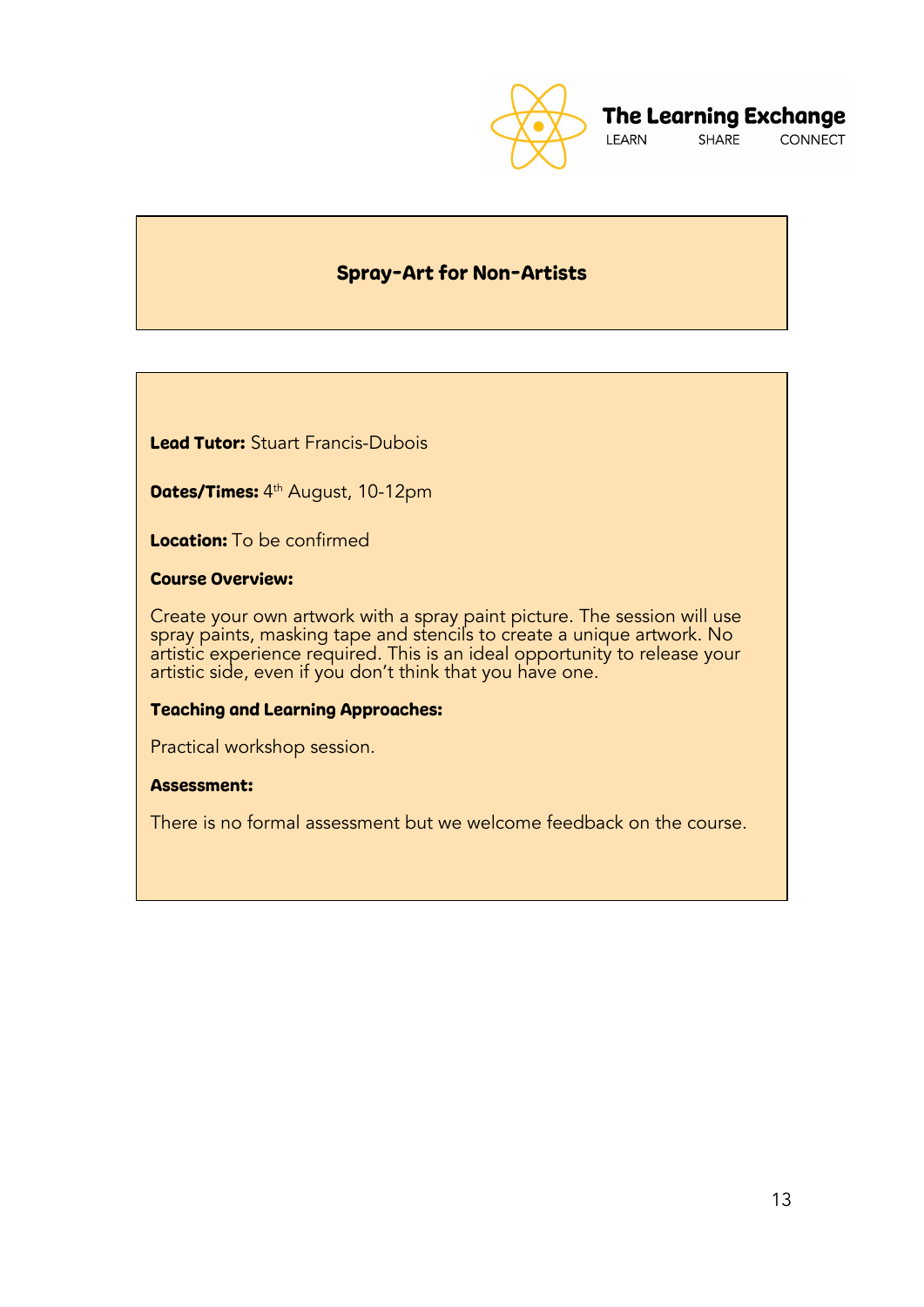## Booking:

You can book courses by:

Coming to our enrolment sessions and signing up

OR

Call Dagmar Schwitzgebel on 07840 851 555 and give your details over the

phone.

## OR

You can call in at Bath St and pick up a form to fill in and leave with the Learning Exchange reception.

If you would like to talk to someone about options or have more questions, please get in touch. We will either answer your question immediately or get back in touch with you as soon as we can.

The Learning Exchange is new, and we are just starting out on the journey of offering something different – if you have any comments, we would love to hear from you.

We also hope to offer many more courses, so please also let us know what opportunities you would like to have available, and also if you would like to be involved in developing or running them